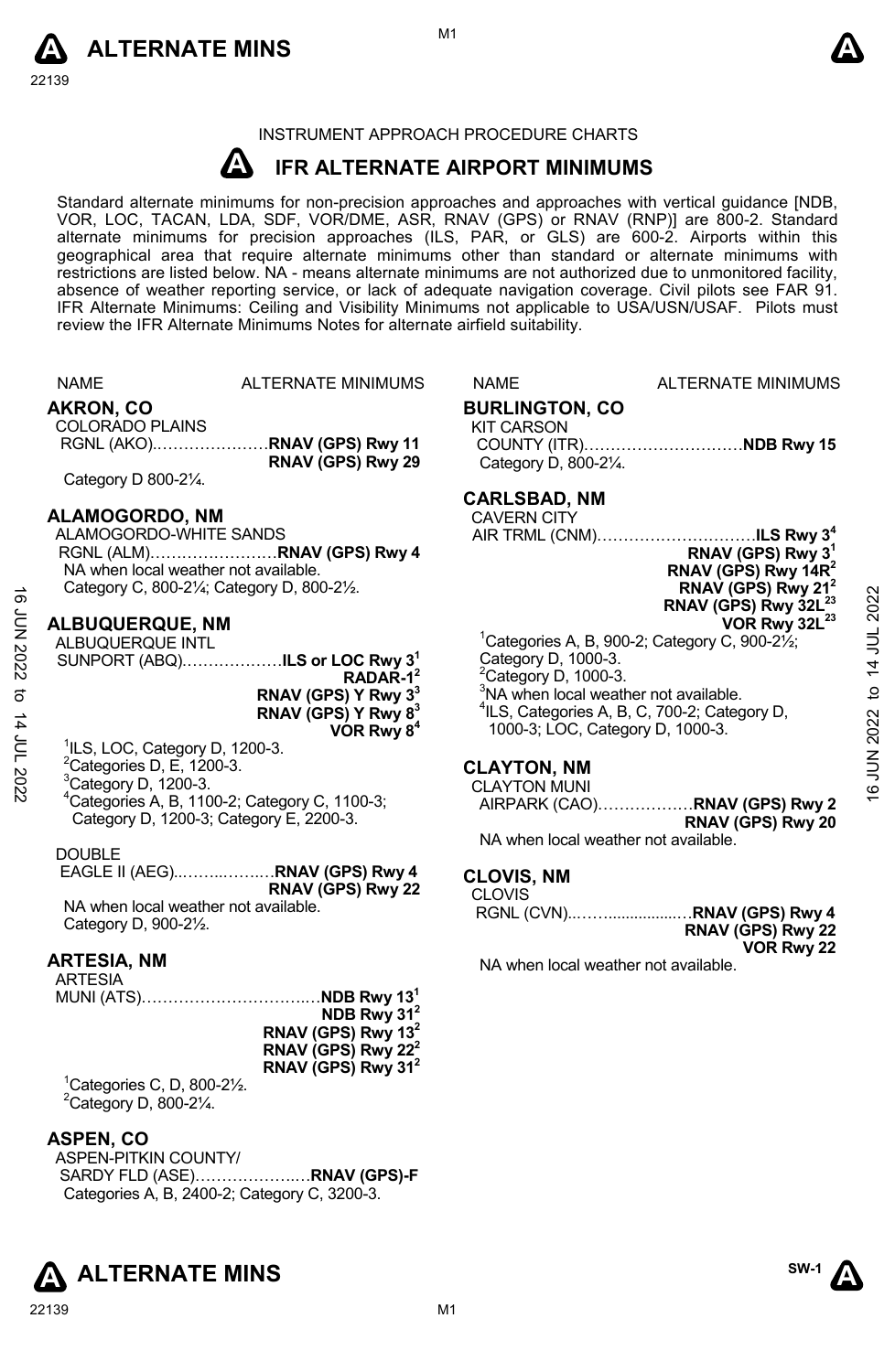# **A** ALTERNATE MINS  $\qquad \qquad \blacksquare$

22139

| <b>NAME</b>                                                                                     | ALTERNATE MINIMUMS                                                  |
|-------------------------------------------------------------------------------------------------|---------------------------------------------------------------------|
| <b>COLORADO SPRINGS, CO</b>                                                                     |                                                                     |
| CITY OF COLORADO SPRINGS                                                                        |                                                                     |
|                                                                                                 | MUNI (COS)ILS or LOC Rwy 17L <sup>46</sup>                          |
|                                                                                                 | ILS or LOC Rwy $35L^7$                                              |
|                                                                                                 | ILS or LOC Rwy 35R <sup>2</sup>                                     |
|                                                                                                 | NDB Rwy 35L <sup>8</sup>                                            |
|                                                                                                 | RNAV (GPS) Rwy 31 <sup>1</sup><br>RNAV (GPS) Y Rwy 17L <sup>5</sup> |
|                                                                                                 | $RNAV$ (GPS) Y Rwy 17 $R^1$                                         |
|                                                                                                 | RNAV (GPS) Y Rwy 35L <sup>1</sup>                                   |
|                                                                                                 | $RNAV$ (GPS) Y Rwy 35R <sup>1</sup>                                 |
|                                                                                                 | RNAV (RNP) Z Rwy 17 $R^3$                                           |
|                                                                                                 | <sup>1</sup> Category C, 900-2 $\frac{1}{2}$ ; Category D, 1100-3.  |
|                                                                                                 | $2$ ILS, Category B, 700-2; Category C, 900-2 $\frac{1}{2}$ ;       |
|                                                                                                 | Category D, 1100-3; LOC, Category C.                                |
| 900-2 1/ <sub>2</sub> ; Category D, 1100-3.<br>$3$ Categories A, B, C, D, 800-2 $\frac{1}{2}$ . |                                                                     |
| <sup>4</sup> LOC, Categories A, B, 1400-2;                                                      |                                                                     |
| Categories C, D, 1400-3.                                                                        |                                                                     |
|                                                                                                 | $5$ Categories A, B, 900-2; Category C, 900-2 $\frac{1}{2}$ ;       |
| Category D, 1100-3.                                                                             |                                                                     |
| <sup>6</sup> NA when local weather not available.                                               |                                                                     |
|                                                                                                 | 'LOC, Category C, 800-21/4; Category D, 1100-3.                     |
|                                                                                                 | <sup>8</sup> Category C, 800-21/ <sub>4</sub> ; Category D, 1100-3. |

# **CORTEZ, CO**

|        | –––––––––––                                                                      | <b>INVAY IOI OF IWY JU</b>                        | $\sim$         |
|--------|----------------------------------------------------------------------------------|---------------------------------------------------|----------------|
| ಹೆ     | <b>CORTEZ</b>                                                                    | <sup>1</sup> NA when local weather not available. | 202            |
| ξ<br>Σ | MUNI (CEZ)RNAV (GPS) Rwy 3 <sup>12</sup>                                         | <sup>2</sup> NA when control tower closed.        |                |
|        | RNAV (GPS) Y Rwy 21 <sup>3</sup>                                                 | ${}^{3}$ LOC, Category D, 800-2 $\frac{1}{2}$ .   |                |
|        | RNAV (GPS) Z Rwy 21 <sup>4</sup>                                                 | $4$ Category D, 800-2 $\frac{1}{2}$ .             |                |
|        | VOR Rwy 21 <sup>3</sup>                                                          |                                                   | $\overline{4}$ |
| ನ      | <sup>1</sup> NA when local weather not available.                                | ROCKY MOUNTAIN                                    | $\mathsf{D}$   |
|        | <sup>2</sup> Category D, 900-3.                                                  | METRO (BJC)RNAV (GPS) Rwy 12L                     |                |
| 4      | <sup>3</sup> Category C, 900-2 <sup>3</sup> / <sub>4</sub> ; Category D, 1200-3. | NA when local weather not available.              | 2022           |
| ξ      | <sup>4</sup> Categories A, B, 1300-2; Categories C, D, 1300-3.                   | Category D, 800-21/4.                             |                |
|        |                                                                                  |                                                   | ≦              |
| 2022   | <b>CRAIG, CO</b>                                                                 | DURANGO, CO                                       |                |
|        |                                                                                  |                                                   | ဖ              |
|        | <b>DNAV (CDS)</b> $P_{unt}$ 7 <sup>1</sup><br>CRAIC MOEEAT (CAC)                 | DUPANCO LA DI ATA                                 |                |

- $2$ Category D, 900-3.
- 
- 3 Category C, 900-2¾; Category D, 1200-3.
- 4 Categories A, B, 1300-2; Categories C, D, 1300-3.

#### **CRAIG, CO**

#### CRAIG-MOFFAT (CAG)...……**RNAV (GPS) Rwy 71 RNAV (GPS) Rwy 252 VOR Rwy 253**

1 Category A, 1000-2; Category B, 1200-2; Categories C, D, 1600-3.  $2$ Category A, 1100-2; Category B, 1200-2; Categories C, D, 1600-3. 3 Categories A, B, 1700-2; Categories C, D, 1700-3.

#### **DEL NORTE, CO**

ASTRONAUT KENT

ROMINGER (RCV)..…………**RNAV (GPS) Rwy 24**  Category B, 900-2.

#### **DELTA, CO**

BLAKE FLD (AJZ)……………...**RNAV (GPS) Rwy 3** Category B, 1200-2; Category C, 1500-3.

# NAME ALTERNATE MINIMUMS

#### **DEMING, NM**

DEMING MUNI (DMN)..……………**RNAV (GPS)-A1** 

#### **RNAV (GPS) Rwy 42 RNAV (GPS) Rwy 81 RNAV (GPS) Rwy 221 VOR Rwy 26**

NA when local weather not available. 1 Category D, 800-2¼. 2 Categories A, B, C, D, 800-2¼.

#### **DENVER, CO**

#### **CENTENNIAL**

(APA)…………………………**ILS or LOC Rwy 35R1 RNAV (GPS) Rwy 17L2 RNAV (GPS) Rwy 35R3** 

1 LOC, Category C, 900-2½; Category D, 900-2¾. 2 Category C, 900-2½; Category D, 1100-3. 3 Category C, 900-2½; Category D, 900-2¾.

COLORADO AIR AND SPACE

 PORT (CFO).…......…….......**ILS or LOC Rwy 17123 ILS or LOC Rwy 2613 ILS or LOC Rwy 3512 RNAV (GPS) Rwy 1714 RNAV (GPS) Rwy 2614 RNAV (GPS) Rwy 3514**  <sup>1</sup>NA when local weather not available.

#### ROCKY MOUNTAIN

#### **DURANGO, CO**

DURANGO-LA PLATA COUNTY (DRO).………………**RNAV (GPS) Rwy 3 RNAV (GPS) Rwy 21**  Category C, 900-2½; Category D, 1500-3.

#### **EAGLE, CO**

- EAGLE COUNTY
- RGNL (EGE)..……………...................**LDA Rwy 251 RNAV (GPS)-D2**
- 1 LDA/GS, 1800-3; LDA, 2100-2½.  $2$ Categories A, B, 2700-2; Categories C, D, 2700-3.

#### **ERIE, CO**

ERIE MUNI (EIK).…………...........…**RNAV (GPS)-B VOR-A**

NA when local weather not available Category C, 800-2¼.





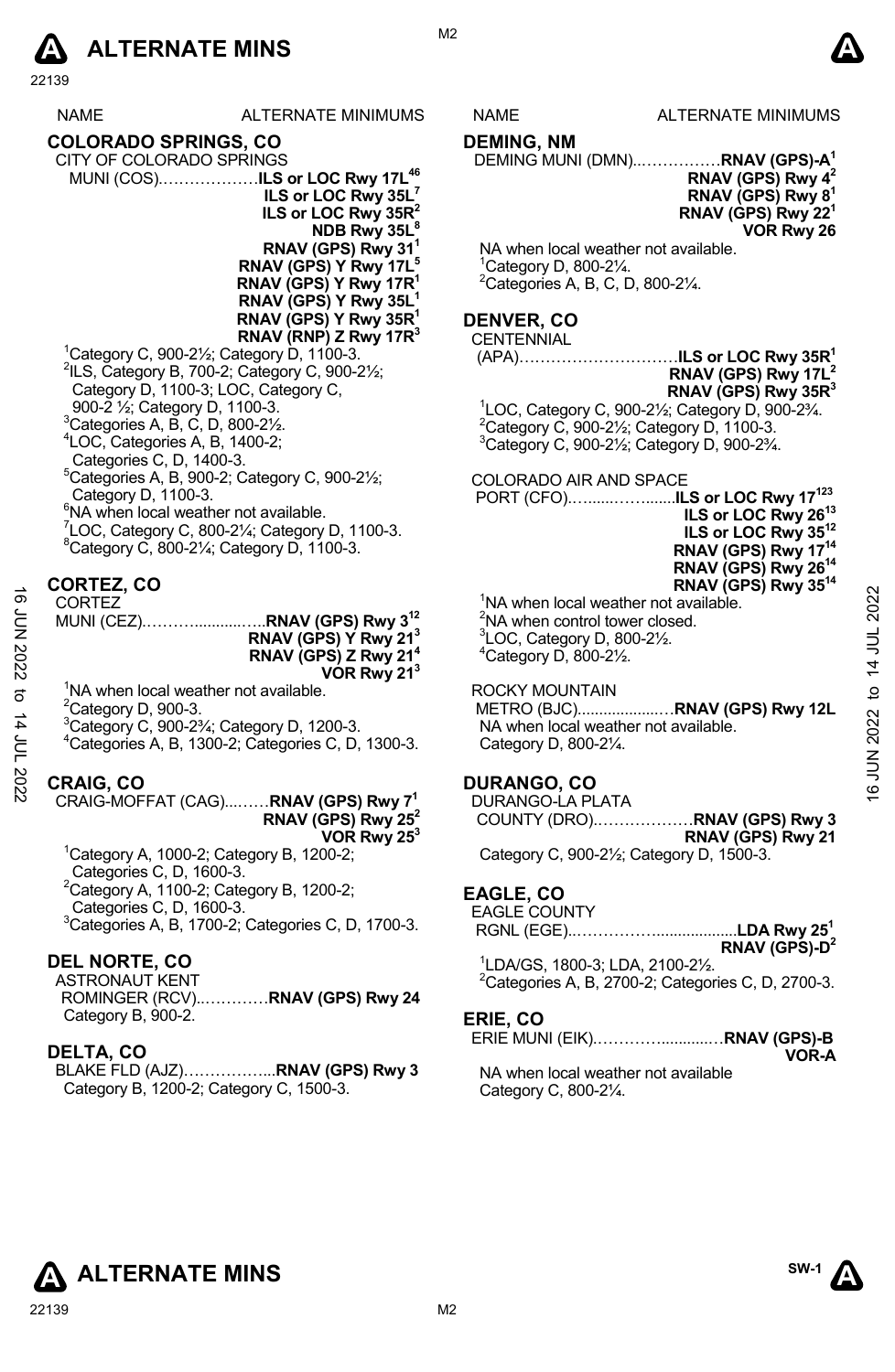

22139

|  | л | ٠ | л. |  |
|--|---|---|----|--|

NAME ALTERNATE MINIMUMS NAME ALTERNATE MINIMUMS

### **FARMINGTON, NM**

| <b>FOUR CORNERS</b> |                                           |
|---------------------|-------------------------------------------|
|                     | RGNL (FMN)ILS or LOC Rwy 25 <sup>12</sup> |

**RNAV (GPS) Rwy 53 RNAV (GPS) Rwy 73 RNAV (GPS) Rwy 234 RNAV (GPS) Rwy 254 VOR/DME Rwy 53 VOR/DME Rwy 73**

NA when local weather not available. <sup>1</sup>NA when control tower closed.  $^{2}$ LOC, Category C, 900-21/<sub>2</sub>; Category D, 900-3.  $3$ Category C, 900-2 $\frac{1}{2}$ ; Category D, 1000-3. 4 Category C, 900-2½; Category D, 900-3.

#### **FORT COLLINS/LOVELAND, CO**

NORTHERN COLORADO

| RNAV (GPS) Rwy 15              |
|--------------------------------|
| RNAV (GPS) Rwy 33 <sup>2</sup> |
| VOR-A                          |

NA when local weather not available. 1 LOC, Category D, 800-2¼.  $2$ Category D, 800-2 $\frac{1}{4}$ .

#### **FORT MORGAN, CO**

|         | <b>FORT MORGAN</b> |                                          |
|---------|--------------------|------------------------------------------|
|         |                    | MUNI (FMM)RNAV (GPS) Rwy 14 <sup>1</sup> |
|         |                    | RNAV (GPS) Rwy 32 <sup>12</sup>          |
| $1 - 1$ | $R$ $0.000$ $0.11$ |                                          |

1 Category D, 800-2½. <sup>2</sup>NA when local weather not available.

#### **GALLUP, NM**

GALLUP

 MUNI (GUP).…………….……**RNAV (GPS) Rwy 61 RNAV (GPS) Rwy 241 VOR Rwy 62** 

NA when local weather not available.  ${}^{1}$ Categories A, B, 900-2; Category C, 1000-3; Category D, 1300-3. 2 Categories A, B, 1000-2; Category C, 1000-3; Category D, 1300-3.

#### **GRANBY, CO**

GRANDBY-GRAND COUNTY (GNB)……………………..**RNAV (GPS)-C** NA when local weather not available. Categories A, B, 2000-2; Category C, 2000-3.

#### **GRAND JUNCTION, CO**

GRAND JUNCTION RGNL (GJT)..…………………**ILS or LOC Rwy 1112 LDA/DME Rwy 293 RNAV (GPS) Rwy 294 RNAV (GPS) Y Rwy 113**

<sup>1</sup>NA when control tower closed. LOC, Category D, 800-2 $\frac{1}{4}$ . Category D, 800-2 $\frac{1}{4}$ . Category D, 800-2 $\frac{1}{2}$ .





#### **GREELEY, CO**  GREELEY-WELD

# COUNTY (GXY).………………**ILS or LOC Rwy 351**

**RNAV (GPS) Rwy 102 RNAV (GPS) Rwy 172 RNAV (GPS) Rwy 282 RNAV (GPS) Rwy 352** 

**VOR-A2** 

NA when local weather not available. <sup>1</sup>ILS, Category D, 700-21/<sub>4</sub>; LOC Category D, 800-2¼. 2 Category D, 800-2¼.

#### **GUNNISON, CO**

GUNNISON-CRESTED BUTTE RGNL (GUC)...……..…**ILS or LOC Rwy 61 RNAV (RNP) Rwy 6**, 800-2¼

**VOR or GPS-A23**

- 1 ILS, Categories A, B, C, 1000-3;
- LOC, Categories A, B, 1600-3;

 Category C, 1900-3; Category D, 2400-3.  ${}^{2}$ Categories A, B, 1700-3;

Category C, 1900-3; Category D, 2400-3.

3 NA when local altimeter setting not available except for operators with approved weather reporting service.

#### **HAYDEN, CO**

YAMPA VALLEY (HDN)……….......…**RNAV (GPS) Rwy 281 RNAV (GPS) Y Rwy 1023 RNAV (RNP) Z Rwy 1024 VOR/DME-B25** 1 Category C, 1100-3; Category D, 1600-3.  $EVALUATE: **1000 1000 1000 1000 1000 1000 1000 1000 1000 1000 1000 1000 1000 1000 1000 1000 1000 1000 1000 1000 1000**$ 

2 NA when local weather not available. <sup>3</sup>Categories A, B, C, 1400-5; Category D, 1600-5.<br><sup>4</sup>Categories A, B, C, D, 1400-5. 5 Categories A, B, 1300-2; Category C, 1300-3; Category D, 1600-3.

#### **HOLYOKE, CO**

HOLYOKE (HEQ)….…………**RNAV (GPS) Rwy 32** NA when local weather not available.

### **HOBBS, NM**

LEA COUNTY

RGNL (HOB)..…………………**ILS or LOC Rwy 3123 RNAV (GPS) Rwy 324 RNAV (GPS) Rwy 2124 RNAV (GPS) Rwy 3024 VOR or TACAN Rwy 214**  <sup>1</sup>NA when control tower closed.  $2$ NA when local weather not available.  $3$ ILS, LOC, Category C, 800-2 $\frac{1}{4}$ ;

 Category D, 800-2½. 4 Category C, 800-2¼; Category D, 800-2½.

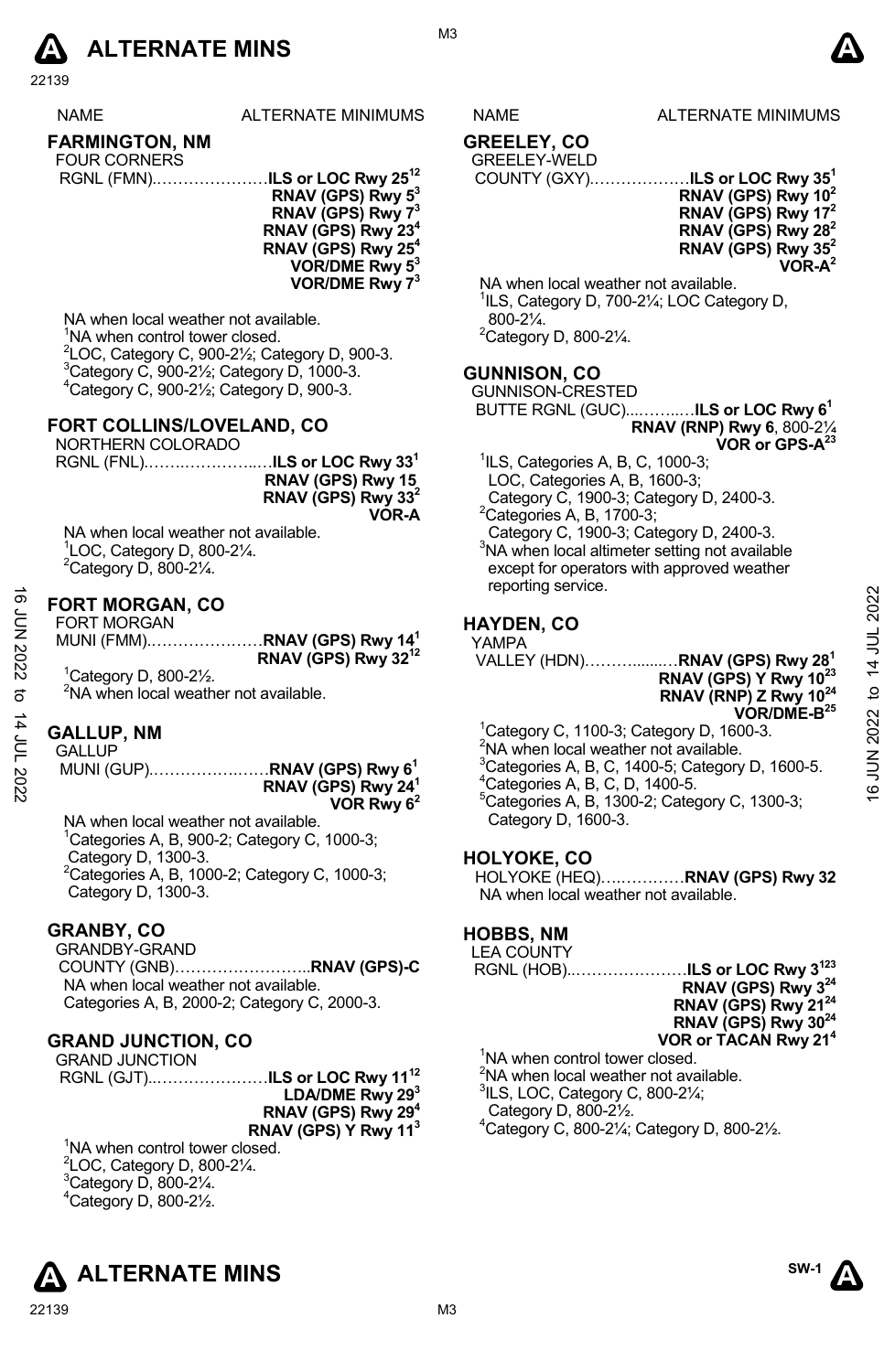# **A** ALTERNATE MINS  $\bullet$

22139

|--|--|--|

ALTERNATE MINIMUMS NAME ALTERNATE MINIMUMS

#### **KREMMLING, CO**

MC ELROY AIRFIELD (20V).……………………**RNAV (GPS)-B1** 

**RNAV (GPS) Rwy 272 VOR/DME-A3** 

1 Categories A, B, 2100-2; Category C, 2100-3.  $2$ Categories A, B, 1700-6; Category C, 1900-6. 3 Categories A, B, 1800-2; Category C, 1900-3.

#### **LA JUNTA, CO**

LA JUNTA MUNI (LHX).……………………**RNAV (GPS) Rwy 8 RNAV (GPS) Rwy 26** 

NA when local weather not available.

#### **LAMAR, CO**

SOUTHEAST COLORADO

 RGNL (LAA)..….............………**RNAV (GPS) Rwy 8 RNAV (GPS) Rwy 18 RNAV (GPS) Rwy 26 RNAV (GPS) Rwy 361**

**VOR Rwy 182 VOR Rwy 361**

NA when local weather not available. 1 Category D, 800-2¼. 2 Categories A, B, 900-2; Category C, 900-2½, Category D, 900-2¾.

#### **LAS CRUCES, NM**

#### **LAS VEGAS, NM**

LAS VEGAS MUNI (LVS)……..**RNAV (GPS) Rwy 2 RNAV (GPS) Rwy 20 RNAV (GPS) Rwy 32 VOR Rwy 20** 

NA when local weather not available.

#### **LEADVILLE, CO**

LAKE COUNTY (LXV).………**RNAV (GPS) Rwy 16** Category A, 900-2; Category B, 1200-2; Category C, 2100-3.

#### **LONGMONT, CO**

VANCE BRAND (LMO)...…...**RNAV (GPS) Rwy 291 RNAV (GPS)-B2 VOR/DME-A2** 

NA when local weather not available. <sup>1</sup>Category C, 900-2¼; Category D, 1500-3.<br><sup>2</sup>Category C, 900-2½; Category D, 1500-3.

#### **LOS ALAMOS, NM**

LOS ALAMOS (LAM)………**RNAV (GPS) Y Rwy 27 RNAV (GPS) Z Rwy 27**  NA when local weather not available. Category C, 800-2½.



# **MEEKER, CO**

MEEKER COULTER

FLD (EEO)....................................…**RNAV (GPS)-B1 RNAV (GPS) Rwy 32** 

 $1$ Categories A, B, 1600-2; Category C, 2100-3. 2 Categories A, B, 1800-2; Category C, 1800-3.

## **MONTROSE, CO**

**MONTROSE** 

**RGNL (MTJ)......................** 

| RNAV (GPS) Rwy 13 <sup>1</sup> |               |  |
|--------------------------------|---------------|--|
| RNAV (GPS) Rwy 17 <sup>1</sup> |               |  |
| RNAV (GPS) Rwy $352$           |               |  |
|                                | VOR Rwy $132$ |  |

 $1$ Category D, 1100-3.  $2$ Category C, 900-2 $\frac{2}{4}$ ; Category D, 1000-3.

#### **NUCLA, CO**

HOPKINS FLD (AIB)………….……..**RNAV (GPS)-A**  Category C,  $900-2\frac{1}{2}$ .

#### **PAGOSA SPRINGS, CO**

STEVENS FLD (PSO).……..…**RNAV (GPS) Rwy 1** Category B, 900-2; Category C, 1300-3.

#### **PORTALES, NM**

#### **PUEBLO, CO**

| ಹೆ<br>ξ<br>Σ        | "Categories A, B, 900-2; Category C, 900-21/ <sub>2</sub> ,<br>Category D, 900-2 <sup>3</sup> / <sub>4</sub> .                                                      | PORTALES MUNI (PRZ)RNAV (GPS) Rwy 1<br>NA when local weather not available.                                                                                                      | 2022                             |
|---------------------|---------------------------------------------------------------------------------------------------------------------------------------------------------------------|----------------------------------------------------------------------------------------------------------------------------------------------------------------------------------|----------------------------------|
| 2022<br>ನ<br>4<br>≒ | <b>LAS CRUCES, NM</b><br><b>LAS CRUCES</b><br>RNAV (GPS) Rwy 30<br>NA when local weather not available.<br>Category C, 900-21/ <sub>2</sub> ; Category D, 900-23/4. | PUEBLO, CO<br><b>PUEBLO</b><br>MEML (PUB)ILS or LOC Rwy 8R <sup>1</sup><br>ILS or LOC Rwy 26L <sup>23</sup><br>RNAV (GPS) Rwy 8R <sup>4</sup><br>RNAV (GPS) Rwy 17 <sup>56</sup> | 4<br>$\mathsf{D}$<br>16 JUN 2022 |
| 2022                | <b>LAS VEGAS, NM</b><br>LAS VEGAS MUNI (LVS)RNAV (GPS) Rwy 2<br>RNAV (GPS) Rwy 20                                                                                   | RNAV (GPS) Rwy 26L <sup>4</sup><br>RNAV (GPS) Rwy 35 <sup>46</sup><br>VOR Rwy 26L <sup>7</sup><br>$1.0001$ $0.00001$ $0.1$ $0.55$                                                |                                  |

1 LOC, Category C, 900-2½; Categories D, E, 1100-3.

- <sup>2</sup>NA when control tower closed.
- <sup>3</sup>ILS, Categories A, B, 700-2; Category C,
- 900-2½; Category D, 1100-3; LOC, Category C, 900-2½; Category D, 1100-3.
- $4$ Category C, 900-2 $\frac{1}{2}$ ; Category D, 1100-3.
- $5$ Categories A, B, 1000-2, Category C, 1000-2 $\frac{3}{4}$ ; Category D, 1000-3.
- 6 NA when local weather not available.
- $7$ Category C, 900-2 $\frac{1}{2}$ .

### **RANGELY, CO**

RANGELY (4V0).…………...…**RNAV (GPS) Rwy 71 RNAV (GPS) Rwy 252**  <sup>1</sup> Categories A, B, 2000-2; Category C, 2000-3.  $2$ Categories A, B, 1700-2; Category C, 1800-3.

#### **RATON, NM**

RATON MUNI/CREWS FLD (RTN)………………….…**RNAV (GPS) Rwy 25** NA when local weather not available. Category D, 1300-3.



**SW-1**